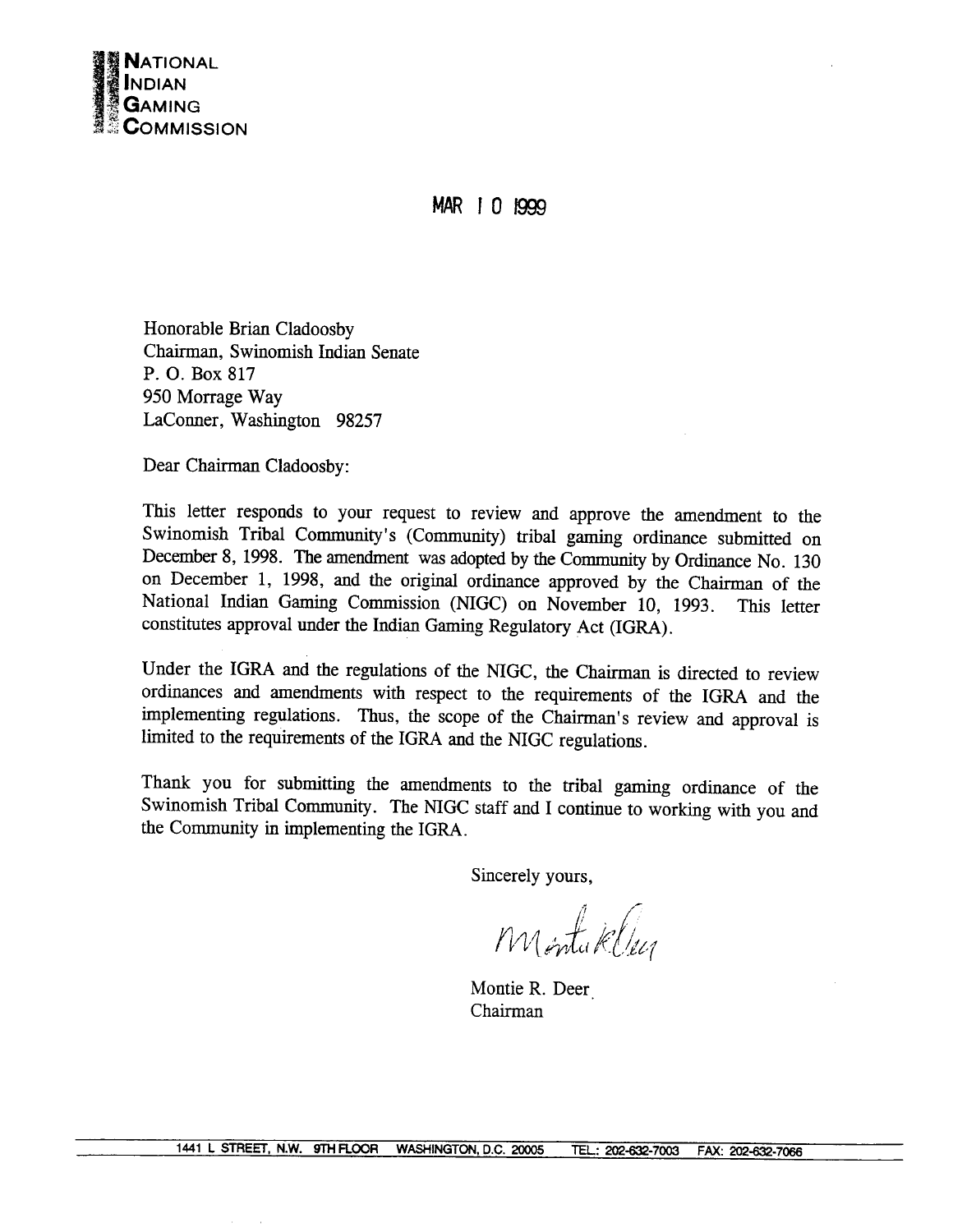#### **ORDINANCE <sup>130</sup>**

## **AMENDMENTS TO SWINOMISH GAMING ORDINANCE (Ordinance 103 as previously amended by Ordinances 104 and 118)**

**BE IT ENACTED by the Swinomish Indian Senate that Ordinance No. 103, as previously amended by Ordinance No. 104 and Ordinance No. 118, is hereby amended as indicated herein. This amending ordinance is adopted pursuant to Article VI, Sections 1(a), (k), (1), (m), and (s) of the Swinomish Constitution and Bylaws, as amended.**

### **(1) Amend 5.020(h) to read as follows:**

**4.**

**(h) The Commission may issue licenses for key employees and primary management officials in accordance with Section IV. The Commission may issue licenses for other Class II and Class III gaming employees, and for other employees of the Gaming Enterprise, in accordance with Commission rules and regulations, and, to the extent applicable, in accordance with the requirements of the Compact. The Commission may suspend and revoke licenses in accordance with Section VIII.**

#### **(2) Amend 5.020(i) to read as follows:**

**(i) The Commission may issue and revoke vendor licenses to any persons or entities providing goods or services to the Gaming Enterprise. No person** or entity required by the Act, the Compact, or the Commission's rules and **regulations to have such vendor license shall transact business with the Enterprise without <sup>a</sup> valid vendor license issued by the Commission. The Commission may conduct such investigations into applicants for vendor licenses as it deems necessary or appropriate.**

### **(3) Add a new subsection (p) to 5.020 as follows:**

**(p) The Commission may issue and revoke the license required by Section 3.070 for each gaming place, facility or location on the Reservation.**

**Effective date of this Amending Ordinance This Ordinance shall be effective as of the date**